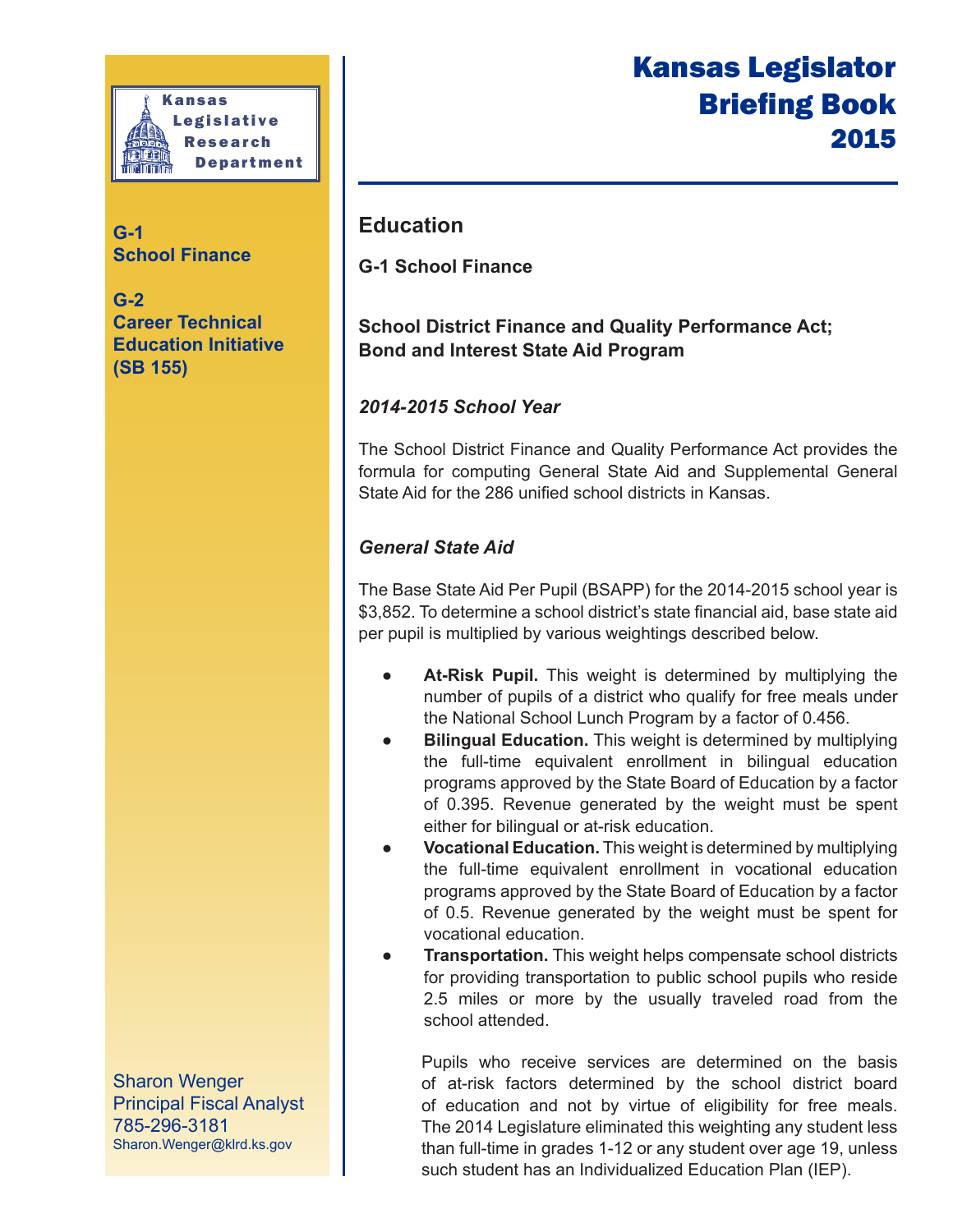- **High Density At-Risk Weighting. This** weight is determined by multiplying the number of pupils of a district who qualify for free meals under the National School Lunch Program by the following factors:
	- Those districts that have free meal student percentages of 50.0 percent or more would use a 0.105 factor; or
	- Those districts that have a density of 212.1 students per square mile and a free lunch percentage of at least 35.1 percent and above would use 0.105 factor.
	- For those districts having between 35.0 percent to less than 50.0 percent at-risk pupils, the district will subtract 35.0 percent from the percentage of at-risk enrollment in the district and multiply that result by 0.7. The product of this calculation multiplied by the at-risk student enrollment is the high-density at-risk weighting.
- **School Facilities.** This weight is assigned for costs associated with beginning operation of new school facilities. The enrollment in the new school is multiplied by a factor of 0.25 to produce the weight adjustment. This weight is available for two school years only–the year in which the facility operation is commenced and the following year. However, 2014 legislation limits use of the school facilities weighting to only those districts that have adopted a Local Option Budget (LOB) of at least 25 percent of the amount of state financial aid and for which the contractual bond obligations incurred by the district were approved by voters on or before July 1, 2014.
- **Ancillary School Facilities.** The law permits a school district to appeal to the State Board of Tax Appeals for permission to levy an *ad valorem* tax for ancillary school facilities for two years and to continue to levy for up to six years. This tax is designed to defray costs associated with commencing operation of a new facility beyond the costs otherwise financed under the law.
- **Special Education and Related Services.** The amount of special education services state aid a school district receives is divided by BSAPP to produce this weighting. This procedure does not increase the school district general fund state aid requirement; it only increases the computed size of this budget for the benefit of the Local Option Budget provision of the law. Special education funding remains a separate categorical aid program distributed on the basis of a statutory formula.
- **Cost-of-Living Weighting.** The law permits a local school board to levy a local tax for the purpose of financing the cost-of-living weighting in a district which has higher than the average statewide cost-of-living based on housing cost.
- **Declining Enrollment Weighting.** Any school district that has adopted a Local Option Budget in an amount that equals at least 31.0 percent of the state financial aid for the district and has declining enrollment from the prior year may seek approval from the State Board of Tax Appeals to make a levy for up to two years, capped at 5.0 percent of the district's general fund budget. The levy is equalized up to the 75th percentile. An amount equal to the levy approved by the State Board of Tax Appeals is converted to the ancillary school facilities weight. The weight is calculated each year by dividing the amount of the levy authority approved by the State Board of Tax Appeals by BSAPP.
- **Decreasing Enrollment Provisions.** When a district's enrollment in the current school year has decreased from the preceding school year, the district may base its budget on the greater of unweighted full-time equivalent enrollment of the preceding year or the three-year average of unweighted full-time equivalent enrollment (current school year and two immediately preceding school years).

In a school district for which the State Board of Education has determined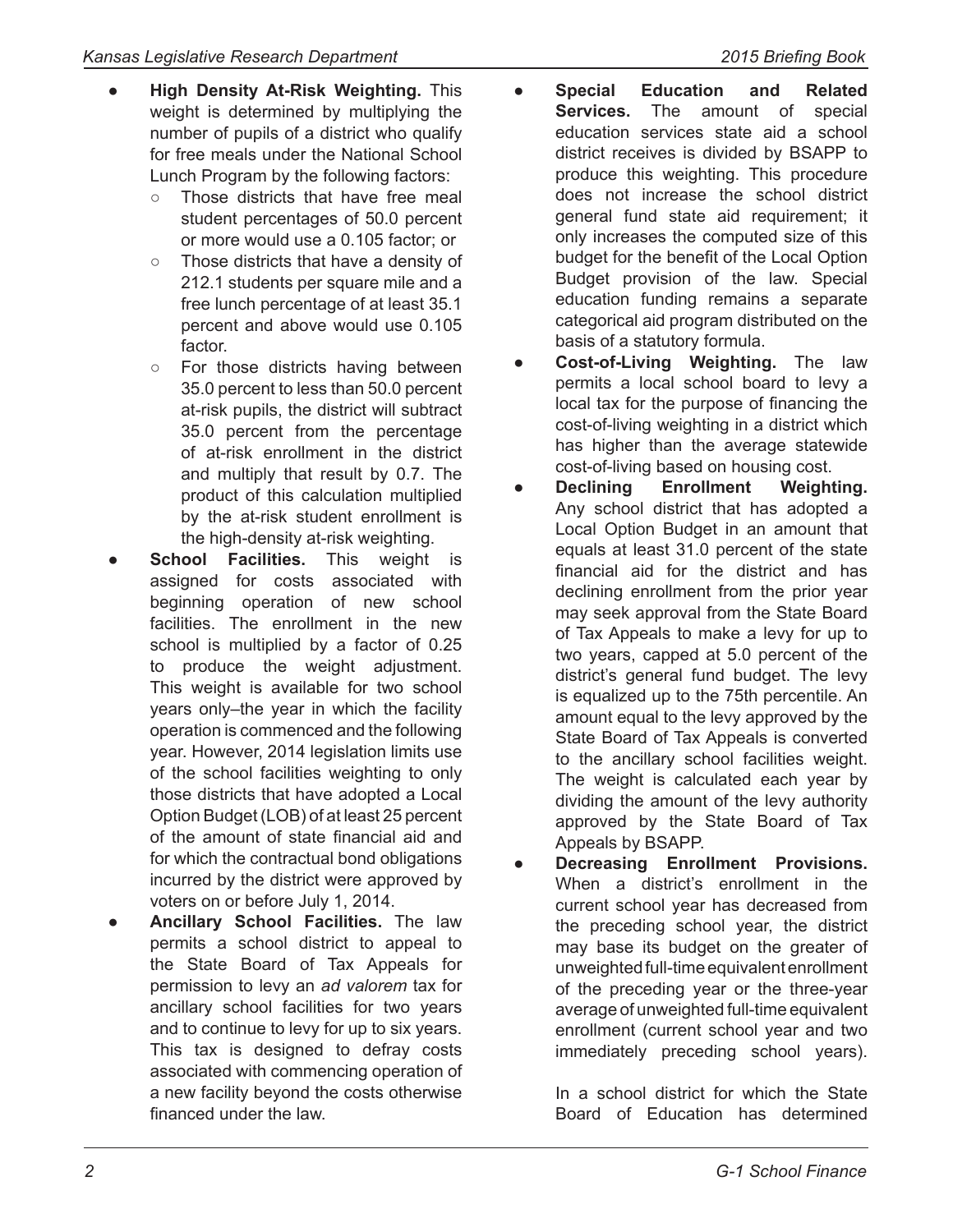that the enrollment of the district in the preceding school year had decreased from the enrollment in the second preceding school year and that a disaster had contributed to the decrease, the enrollment of the district in the second school year following the disaster is determined on the basis of a four-year average of the current school year and the preceding three school years. However, if the enrollment decrease provisions of the general law (above) are more beneficial to the district than the four-year average, the general law will apply.

#### *Virtual School Act*

The 2008 Legislature passed the Virtual School Act. For each school year that a school district has a virtual school, the district is entitled to Virtual School State Aid, which is calculated by multiplying the number of full-time equivalent pupils enrolled in a virtual school times 105.0 percent of the unweighted Base State Aid Per Pupil.

In addition, virtual schools receive a non-proficient weighting of 25.0 percent multiplied by the full-time equivalent enrollment of non-proficient pupils in an approved at-risk program offered by the virtual school. Advanced placement course funding of 8.0 percent of the BSAPP is paid to virtual schools for each pupil enrolled in at least one advanced placement course if the pupil is enrolled in a resident school district that:

- Does not offer advanced placement courses;
- Contains more than 200 square miles; or
- Has an enrollment of at least 260 pupils.

In addition, a pupil with an Individualized Education Plan (IEP) and attending a virtual school is counted as the proportion of one pupil, to the nearest tenth that the pupil's attendance at the non-virtual school bears to full-time attendance. Any student enrolled in a virtual school is not counted in the enrollment calculation. The law requires school districts to provide adequate training to teachers who teach in virtual schools or virtual programs. The definition of a virtual school requires that students make academic progress toward the next grade level and demonstrate competence in subject matter for each class in which a student is enrolled, and it requires age-appropriate students to complete state assessment tests. The 2014 Legislature excluded Virtual School State Aid in calculating the Local Option Budget.

### *Capital Outlay*

A 2013 change in state law authorizes a school district to use capital outlay funds for school district property maintenance, various equipment for academic uses, computer software, and performance uniforms; however, prior to such authorization, the law requires the Director of the Division of the Budget and the Director of Legislative Research to jointly certify to the Secretary of State that capital outlay state aid is fully funded at 100.0 percent of the amount a district is entitled to receive. (Capital outlay state aid has not been funded since the 2008-09 school year.)

#### *The Local Option Budget and Supplemental General State Aid*

The law provides that in addition to General State Aid, a school district board may approve Local Option Budget spending as follows:

For school year 2014-15, any school board that has adopted a Local Option Budget in excess of 30.0 percent of the district's state financial aid on or before June 30, 2014, can adopt a second resolution not to exceed 2.0 percent. This resolution will expire on June 30, 2015, when a mail ballot election will be required to exceed an LOB of 30.0 percent.

Statute provides an alternative formula for the calculation of the LOB of a school district. State law authorizes a school district to calculate its LOB using a base state aid per pupil (BSAPP) of \$4,490 for school years 2014-15 and 2015-16, after which the amount reverts to \$4,433, in any school year in which the BSAPP is less than that amount. The bill also authorizes a school district to calculate